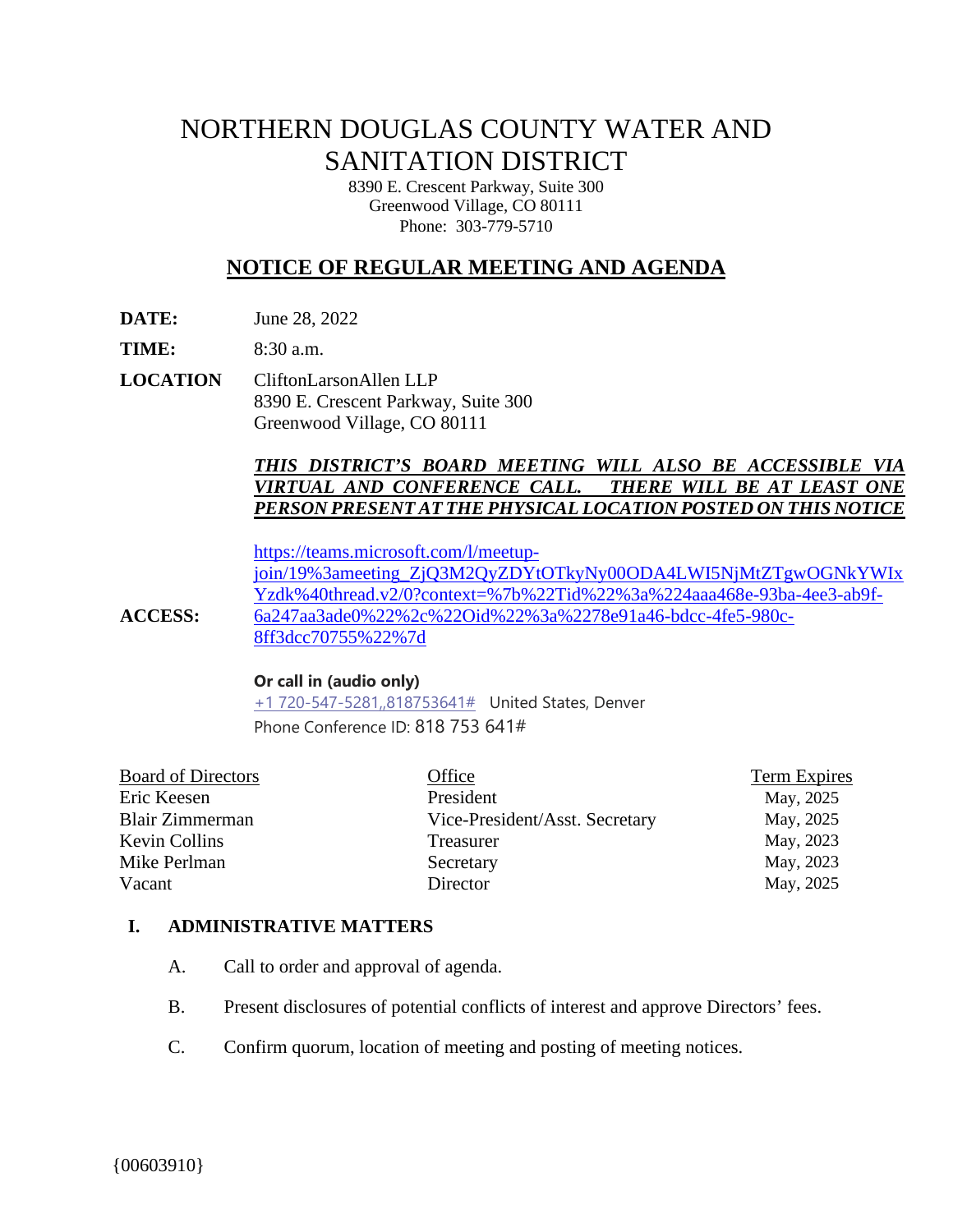D. Public Comment.

Members of the public may express their views to the Board on matters that affect the District that are otherwise not on the agenda. Comments will be limited to three (3) minutes per person.

E. Review and consider approval of minutes from the May 24, 2022 regular Board meeting (enclosure).

#### **II. FINANCIAL MATTERS**

- A. Review, ratify and approval of claims (enclosure).
- B. Review and consider acceptance of May 31, 2022 Unaudited Financial Statements (enclosure).
- C. Update on scheduled versus unscheduled water maintenance budget items.
- D. Other.

# **III. MANAGER MATTERS**

- A. Update on request for variance to CWSD regarding backflow preventers and master meters (enclosure).
- B. Other.

# **IV. LEGAL MATTERS**

A. Other.

# **V. ENGINEER MATTERS**

- A. Engineering Information Reports (enclosure).
- B. Discuss status of installation of new meters.
- C. Other.

#### **VI. DIRECTOR MATTERS**

A. Confirm quorum for July 26, 2022 regular Board meeting.

# **VII. OTHER BUSINESS**

A. Other.